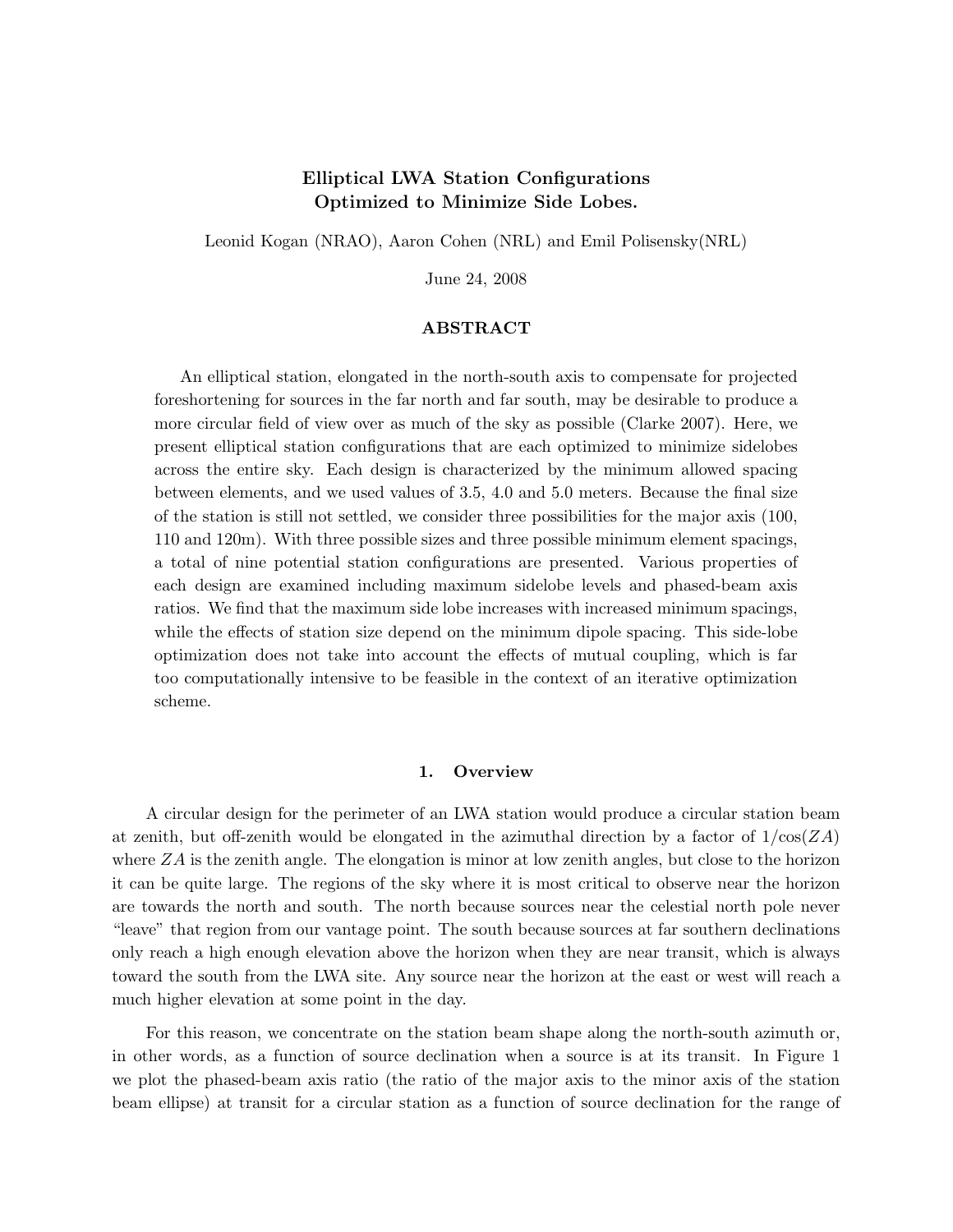

Fig. 1.— Axis ratio of station beam at transit as a function of declination for a circular and elliptical (axis ratio  $= 1.2$ ) station design. The elongation is in the north-south direction everywhere except for the mid-declination region for the elliptical station which would have a station beam that is elongated in the east-west direction.

declinations visible from the LWA site. The LWA will be located near the VLA with a latitude of about 34°N. Only sources at a declination of  $\delta = +34^{\circ}$  reach zenith, the only location where the station beam is circular (axis ratio  $= 1$ ). The axis ratio increases from there and becomes especially high at the far southern declinations.

The latest science requirements (Clarke 2007) suggest a station shape that is elongated in the north-south direction so that the station beam would become circular at the celestial equator rather than at zenith. Rather than a circular design with axis ratio of 1, this would require a station axis ratio of roughly 1.2 (a factor of  $1/\cos 34^\circ$ ). The phased-beam axis ratio for the elliptical station is also plotted in Figure 1 as a function of source declination. By symmetry this design produces a circular beam both at the celestial equator and at declination  $\delta = +68^\circ$ . At  $\delta = +34^\circ$  (zenith) the axis ratio is larger than for a circular beam because there the elliptical station produces a station beam that is elongated east-west by a factor of 1.2.

The advantage of this design is seen in Figure 1. A low station beam axis ratio (closer to circular ratio of 1) is desired to produce a roughly symmetric a field of view. While the circular design gives a more circular station beam for the middle declinations (from about  $+10 < \delta < +58$ ), the elliptical design produces a more circular beam outside that region. More importantly, the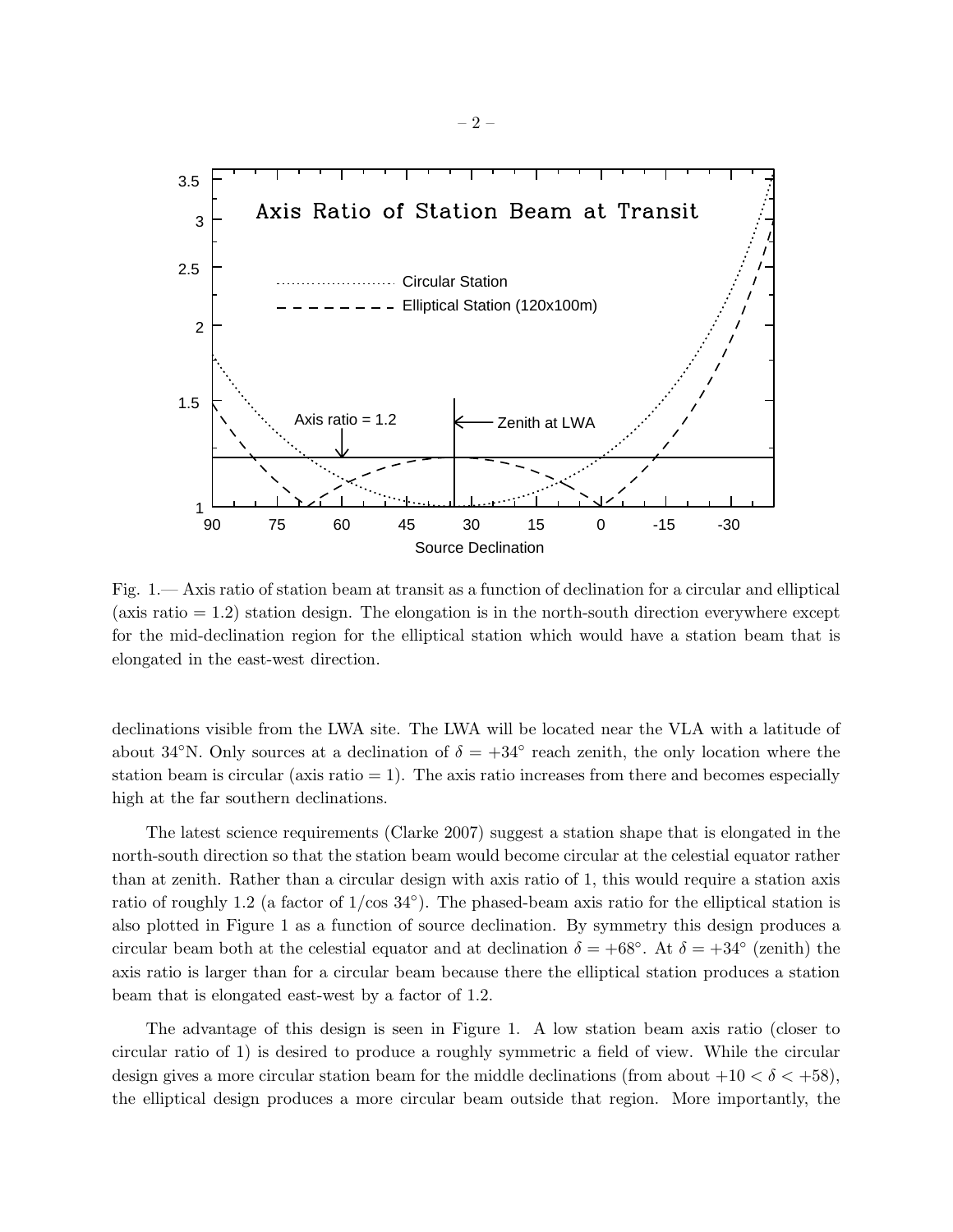elliptical design has a lower axis ratio in the difficult places, where the axis ratio is high enough to become difficult. Where the circular design performs better, the elliptical design never has an axis ratio greater than 1.2, which is still manageable. Quantitatively, the circular design has an axis ratio less than 1.2 between  $+0 < \delta < +68$ , while the elliptical design achieves this for the larger region of  $-12.6 < \delta < +80.6$ , which is a full 30% more solid angle of sky. In addition to having a roughly symmetrical station beam throughout a larger region of the sky, the elliptical design also has a better axis ratio everywhere outside this region, including the difficult southern region.

We caution that this study is done only for sources at transit. Before proceeding with an elliptical design, it may be instructive to consider the relative costs and benefits in the case of full earth-rotation synthesis images, possibly with time-variable weighting schemes designed to keep a constant beam size as astronomical sources are tracked across the sky.

Ideally, we would produce an axis ratio of 1.2 by simply expanding the north-south axis from 100m to 120m resulting in a 120m×100m ellipse. However it isn't clear that the stations can be made that big. Therefore, we consider smaller stations that would fit within the original station footprint while maintaining the axis ratio of 1.2. With the original  $120 \text{m} \times 120 \text{m}$  fence, and a 10m distance from the fence to any dipoles, the largest possible elliptical station would have outer dimensions of  $100 \text{m} \times 83 \text{m}$ . If, within this same fence, it is deemed safe to place dipoles within 5 meters of the fence, a  $110m \times 92m$  station would be feasible. We consider all three possible station sized in this report.

#### 2. Optimizing for an elliptical geometry

Previously, LWA station designs have been optimized to minimize the maximum sidelobe level throughout the visible sky according to the iterative approach described in (Kogan 2000). This had been produced for a 256-element, circular,  $100 \text{m} \times 100 \text{m}$  station (Kogan & Cohen 2005). To create an elliptical station one could simply "stretch" or "compress" this station design along each axis by the amount needed to result in a north-south axis ratio of 1.2 with the desired major axis. A "stretched" or "compressed" station would still be optimized for low sidelobes because its power pattern on the sky would just be linearly compressed or expanded, respectively. However, a "stretched" station axis would no longer result in a power pattern that is optimized over the entire sky, because the power pattern would now be compressed in the north-south axis, and so the optimized region would then be smaller than the visible sky. Also, the minimum spacings would be larger in the north-south direction than along the east-west direction, which would not optimally use the space available within the station ellipse. A "compressed" station axis would still be optimized over the whole sky, but could result in minimum spacings that are too small.

Therefore we have repeated the station optimization for each case of elliptical station geometry considered, as described in Section 1. For an array phased to zenith, the optimization should minimize sidelobes all the way to the horizons by optimizing in a circle defined by the radius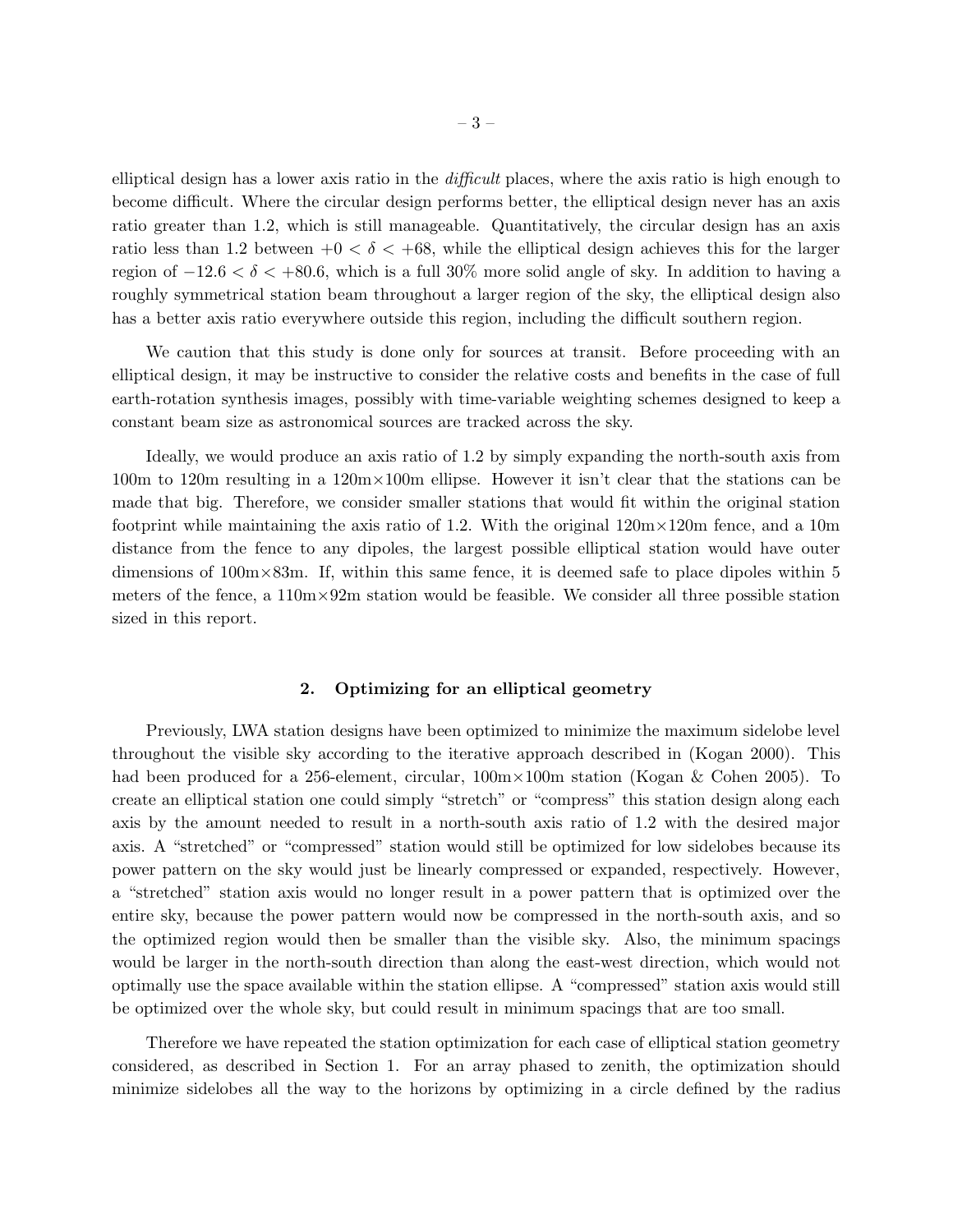$|\sin(ZA)| \leq 1$ , where ZA is the zenith angle. However, in typical observing mode, LWA stations could be phased to any location above the horizon, and the sidelobes should still be optimized anywhere else above the horizon. As describe in Kogan & Cohen (2005), this can still be done with a zenith pointing provided that the optimization radius is doubled. Therefore we have conducted all optimization within the radius of  $|\sin(ZA)| \leq 2$ . Though counterintuitive, this is mathematically equivalent to optimizing in the normal radius  $|\sin(ZA)| \leq 1$  for any pointing above the horizon.

The optimization begins with 256 elements arranged in a roughly hexagonal pattern covering the station area. An iterative process causes elements to gradually "move" so as to lower the peak sidelobe in the optimization region. The movement of the elements is restricted not only to the station area, but also by a minimum allowable separation distance between the elements. This is set not only because of the physical size of the antenna elements, but also to (hopefully) minimize mutual coupling effects. Therefore we consider a minimum spacing of 3.5 meters, the smallest allowable given the probably size of the antenna elements. However, it may be desirable to have larger minimum spacings to reduce the effects of mutual coupling. Therefore we optimized for two other minimum spacings of 4.0 meters and then 5.0 meters. In this report, we consider these three possible minimum spacings, each within three different station sizes of  $120 \text{m} \times 100 \text{m}$ ,  $110 \text{m} \times 92 \text{m}$ , and  $100 \text{m} \times 83 \text{m}$ . That results in a total of nine possible stations. Henceforth, we will describe each station by its minimum spacing, S, and its major axis, D. (Example: a  $D = 110$ m,  $S = 5$ m station would be the one with outer dimensions of  $110m \times 92m$  and minimum dipole spacings of 5.0m.)

## 3. Resulting Configurations

The station configuration for each major axis,  $D$ , and minimum dipole spacing,  $S$ , were optimized separately. The optimization was performed in the usual iterative fashion until the maximum sidelobe levels stopped decreasing. At that point a "final" configuration was determined for that  $(D, S)$  combination. The resulting configurations for each of the nine cases are shown in Figure 2. These are also available in ASCII format on the LWA memo series website<sup>1</sup>. The maximum sidelobe levels achieved for each  $(D, S)$  combination are listed in Table 1. Figure 3 shows an example power pattern plot for the  $(D, S) = (110m, 4.0m)$  station. This plot demonstrates that within the optimized region of  $|\sin(ZA)| \leq 2$ , there are no sidelobes higher than the stated maximum of 1.45% for this station (Table 1). Outside that region the sidelobes are generally higher.

As Table 1 demonstrates, for any given major axis, D, the sidelobes decrease with smaller minimum dipoles spacings, S. This is because relaxing the minimum dipole spacing requirement allows more freedom of movement for the dipole placement and therefore greater ability to produce non-redundant baselines. This can be seen in the station configurations shown in Figure 2, where for smaller D and larger S the freedom of dipole placement is limited resulting in more a more

<sup>1</sup> http://www.ece.vt.edu/swe/lwa/#VTR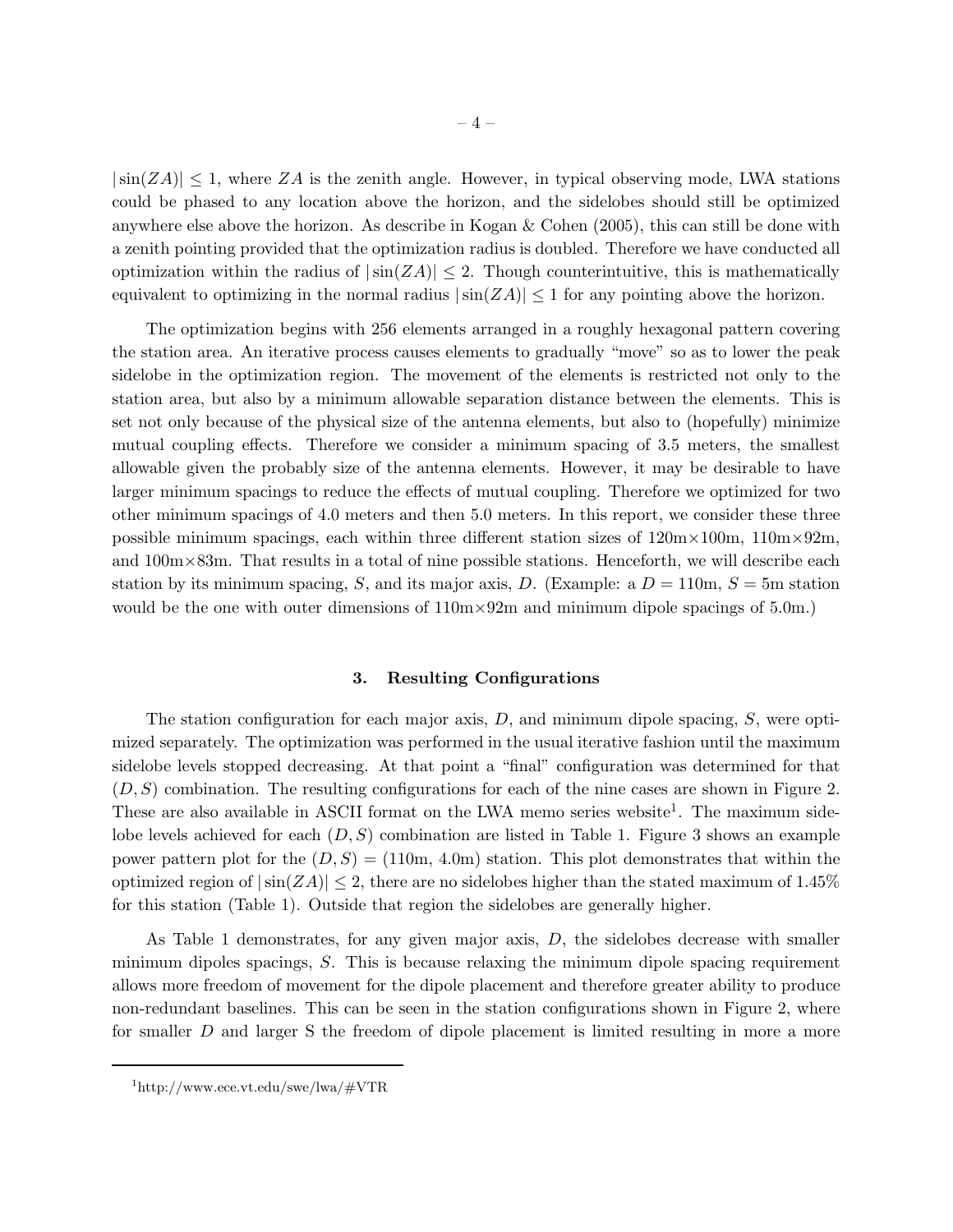

Fig. 2.— Elliptical station designs with 256 elements optimized to minimize sidelobes across the entire sky at 80 MHz. Three sizes are considered  $(120m \times 100m, 110m \times 92m,$  and  $100m \times 83m)$  and each plot is labeled with the major axis, D. For each station size, three different minimum dipole spacings, S, are considered (3.5m, 4.0m, and 5.0m).

regular pattern and therefore more redundant baselines. For a given minimum spacing, S, the dependence on the station major axis,  $D$ , is more complicated. For  $S = 3.5$ m or 4.0m, there is a slight increase in sidelobe levels for larger station size. For  $S = 5.0$ m there is a much larger decrease in sidelobes with larger station size. This is because there are two, conflicting, effects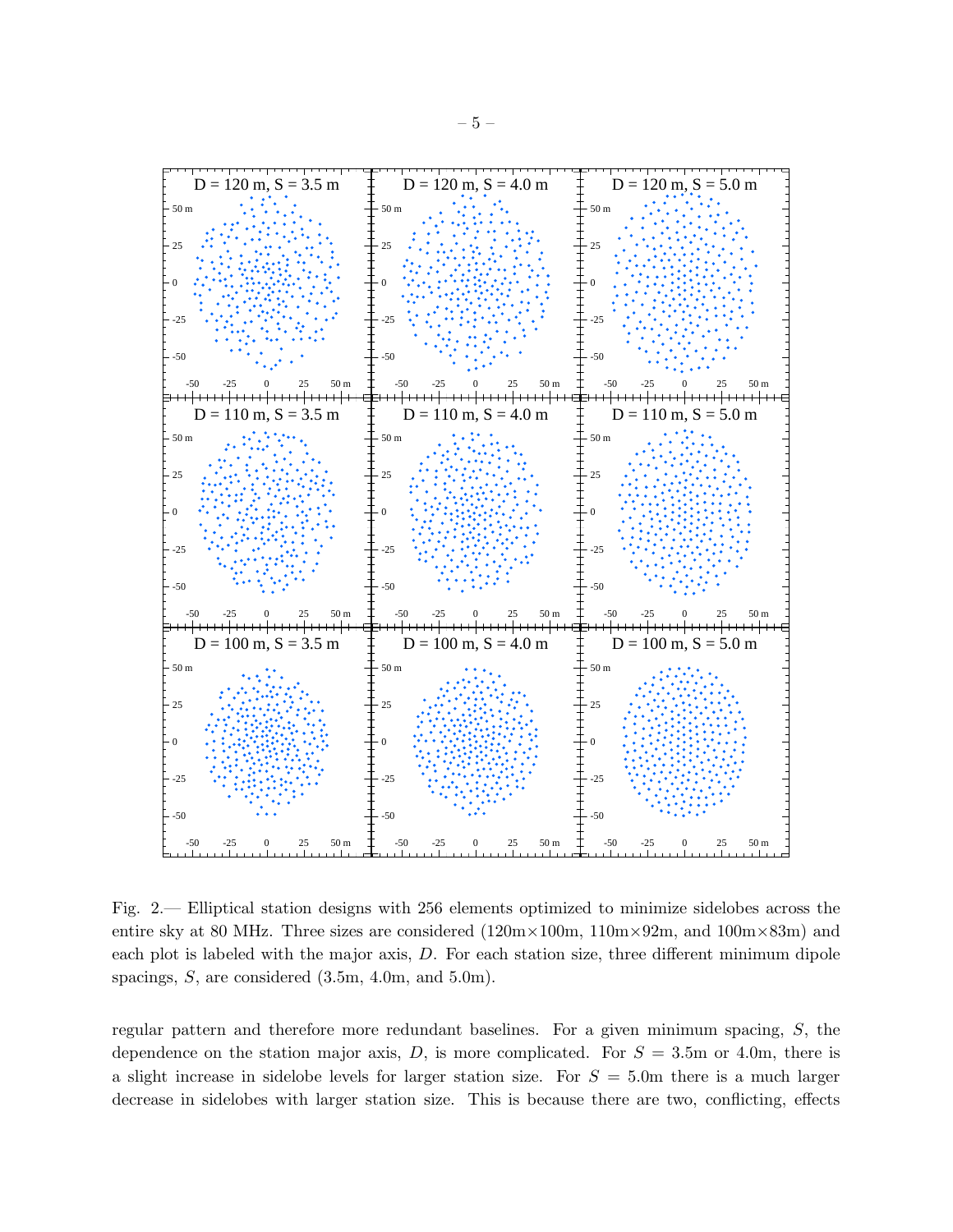

Fig. 3.— Power pattern of the elliptical station with  $S = 4$ m and  $D = 110$ m. Optimization was done to a radius of  $sin(ZA) = 2$  at 80 MHz. Within this radius, the sidelobes have been optimized so that none are greater than 1.45% of the central beam.

associated with station size. First, as the station size increases, the effective size of the sky, in units of phased-array beam size, increases. An increased area to optimize makes the optimization less effective and the sidelobes increase. Second, as station size increases, there is more freedom of movement of the dipoles for the same minimum spacing, S. That improves the optimization and lowers sidelobes. For the  $S = 5$ m stations the latter effect was dominant, presumably because the large minimum spacings make freedom of movement the most important factor. For  $S = 3.5$ m and 4.0m, the freedom of movement is not so restricted, and here effect of sky becomes slightly more important.

While the axis ratio of the outer boundary of each station is fixed at 1.2, this is not necessarily the axis ratio of the phased beam at zenith, which depends not only on the outer boundary, but the distribution of dipoles within that boundary. While the phased beam also starts off with the desired axis ratio of 1.2, this has been found to "drift" during the optimization process. We are currently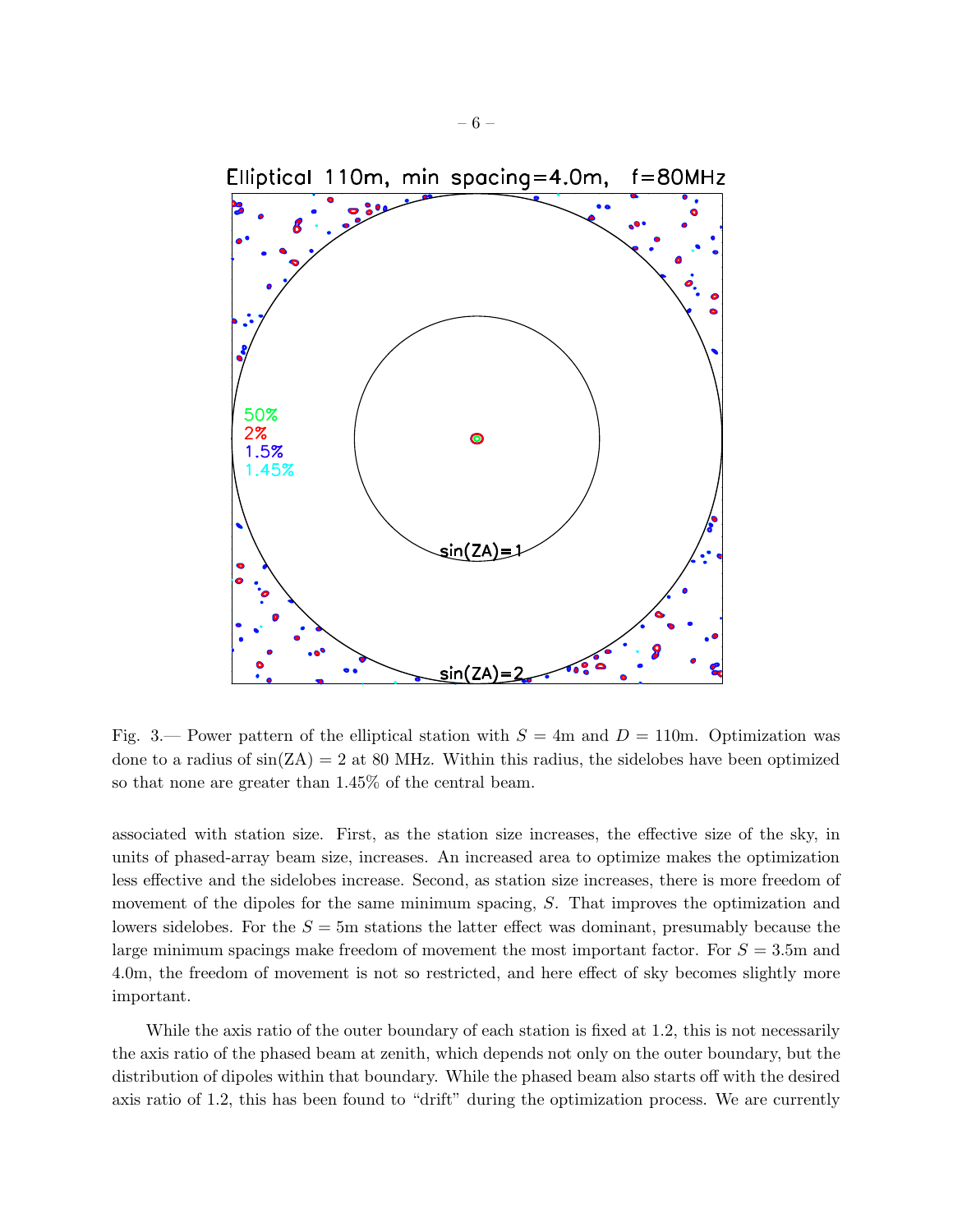| Minimum          | Major Axis $(D)$ |                            |          |  |
|------------------|------------------|----------------------------|----------|--|
| Spacing $(S)$    | 100 <sub>m</sub> | 110m                       | 120m     |  |
| 3.5 <sub>m</sub> |                  | $1.34\%$ $1.41\%$ $1.44\%$ |          |  |
| 4.0 <sub>m</sub> | $1.44\%$         | $1.45\%$                   | 1.47\%   |  |
| 5.0 <sub>m</sub> |                  | $2.04\%$ 1.62%             | $1.55\%$ |  |

Table 1: Maximum sidelobe levels for each station configuration (percent).

Table 2: Axis ratio of the phased-array beam at zenith for each station configuration.

| Minimum          | Major Axis $(D)$ |                      |         |
|------------------|------------------|----------------------|---------|
| Spacing (S)      |                  | $100m$ $110m$ $120m$ |         |
| 3.5 <sub>m</sub> |                  | 1.114 1.189          | 1.100   |
| 4.0 <sub>m</sub> | 1.124            | 1.225                | 1.124   |
| 5.0 <sub>m</sub> | 1.238            | 1.220                | - 1.256 |

attempting to address this issue for future simulations. However, for now we simply report the actual simulated phased beam axis ratios for each configuration in Table 2.

## 4. Discussion

Which configuration should be used depends on factors beyond the scope of this report. The overall science goals will dictate whether to use the elliptical stations to improve imaging of far southern and northern sources, even though the performance for the mid-declination region might be degraded somewhat. Also practical concerns will dictate the final size of the station.

Perhaps the most important unknown is the issue of mutual coupling. It remains to be seen if mutual coupling effects are great enough to cause the sidelobe patterns to differ significantly from those presented in this report. While a larger minimum spacing results in higher sidelobes, it may also result in less mutual coupling.

Calculating the effects of mutual coupling on the power pattern of a single configuration takes considerable computing time. Therefore, it does not seem feasible to adapt the current iterative optimization scheme to take mutual coupling into account. This is because it can take thousands of iterations to create an optimized station and the power pattern must be calculated for each iteration.

What may be feasible is to test the effects of mutual coupling on the power pattern on the final station configurations from regular optimization. That will determine if the effect is significant